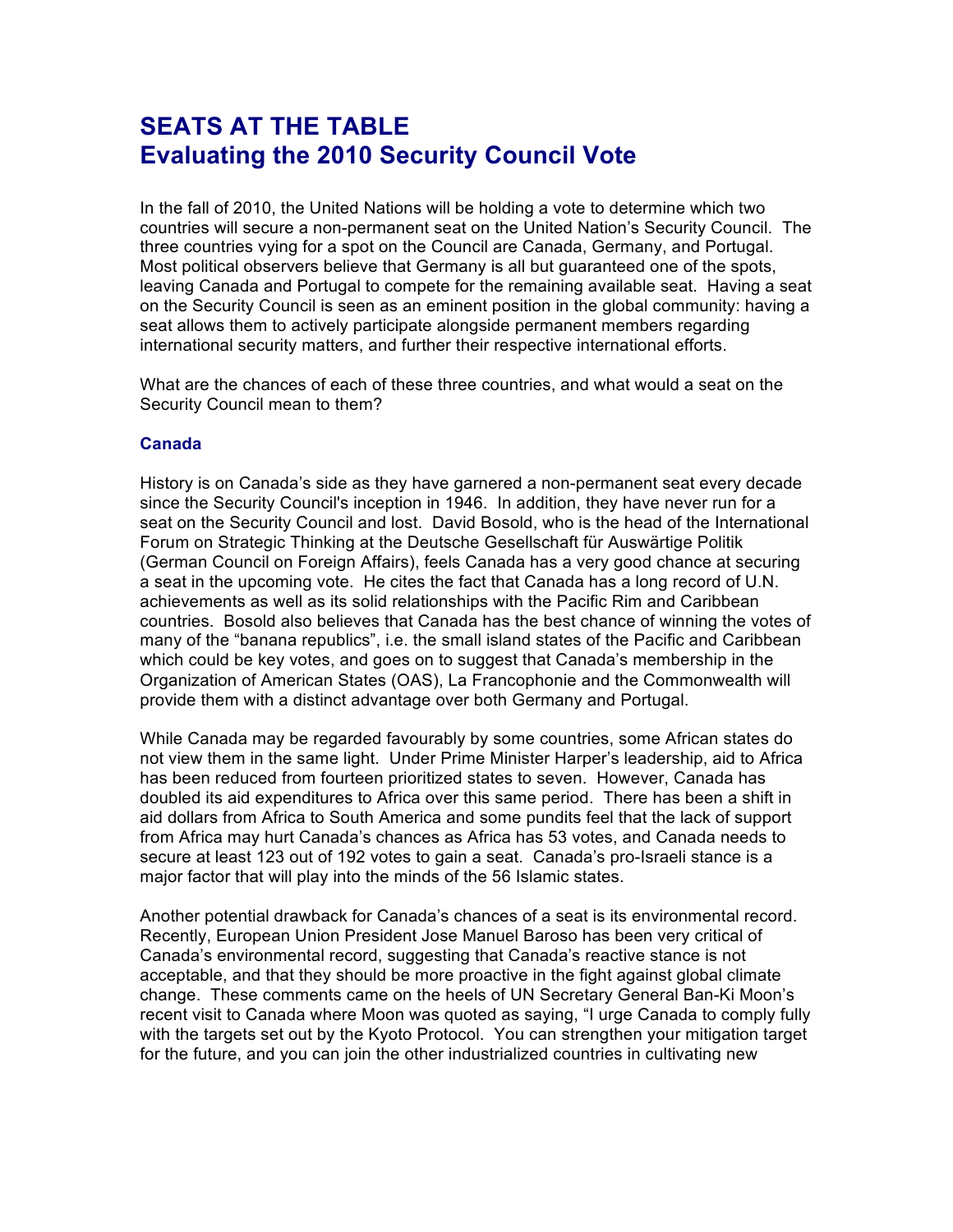funding in keeping with your long-standing tradition of global solidarity.<sup>1</sup>" Canada has not only come under fire from the international community, but it even faces opposition from its own people as well. The Council of Canadians made it known to Moon that Canada did not deserve a seat on the Security Council because they fell short in meeting international norms, and highlighted the fact that Canada did not sign the 2007 Declaration of Rights on the Rights of Indigenous People.

Despite these potential shortcomings, Canada's chance of winning a seat was given a ringing endorsement in February of this year as Colin Keating, who is the founding Executive Director of Security Council Report, was quoted as saying, "There is a good chance Canada and Germany will be there… From the New York perspective, Haiti and Afghanistan loom large on the radar screen. Nobody forgets to invite Canada to the party.<sup>2</sup>"

Another positive for Canada is that they are competing against two European countries. If Portugal and Germany were to both win seats, then it would effectively create a bloc of EU countries along with permanent members France and the UK. This is something that the Security Council may want to try and avoid and could play to Canada's favour. Such an instance has occurred before in 1989 when Canada competed against Greece and Finland for a seat on the Security Council. Yves Fortier, who was part of the Canadian U.N. envoy at the time of the vote, was quoted as saying, "We presented the too-many-Europeans argument and it was very successful. $3"$ 

While Canada has traditionally been regarded as a dead cert when they have run previously, securing a seat this time may be much more difficult than it has been in the past. Despite Canada's strong support for the United Nations, and solid reputation for aiding in humanitarian missions, the fact remains that there is opposition against them for their pro-Israeli stance and reducing its number of African aid-recipient states. Canada's positioning in the three-way race to secure the 128 votes needed to gain a seat on the council is strong. However with strong competition from the European contenders, there is no such thing as a sure win.

### **Germany**

Most analysts view Germany as a certainty for one of the available seats. Germany has been a non-permanent member on the Security Council four times previously, and is arguably the political and economical engine of the EU. In addition to this, Germany is the UN's third largest financial contributor with 8.5% of the UN's annual budget, surpassed by only the USA and Japan.

Germany has a large sphere of influence politically and economically within the EU, and they belong to the "Group Of Four" (G4), which is also comprised of Japan, India, and Brazil. These countries have been advocating reform within the Security Council and have suggested that the permanent seats be expanded to include the G4, including two permanent seats from African Nations and four additional non-permanent seats. This would see the Security Council expand from 15 members to 25 members, but the proposed reform has been met with lukewarm reception from the international

 $\frac{1}{1}$ <sup>1</sup> Gurzu, Anka. *"Climate Change Criticism Reaches New Level"*. Embassy Magazine 16 May, 2010.

<sup>&</sup>lt;sup>2</sup> Ward, Olivia. "Canada Eyes Seat At Big Table". Toronto Star. 20 Feb, 2010.

<sup>&</sup>lt;sup>3</sup> N.A. *"U.N. Security Council Seat Bid Slated By Canadians".* 13 May, 2010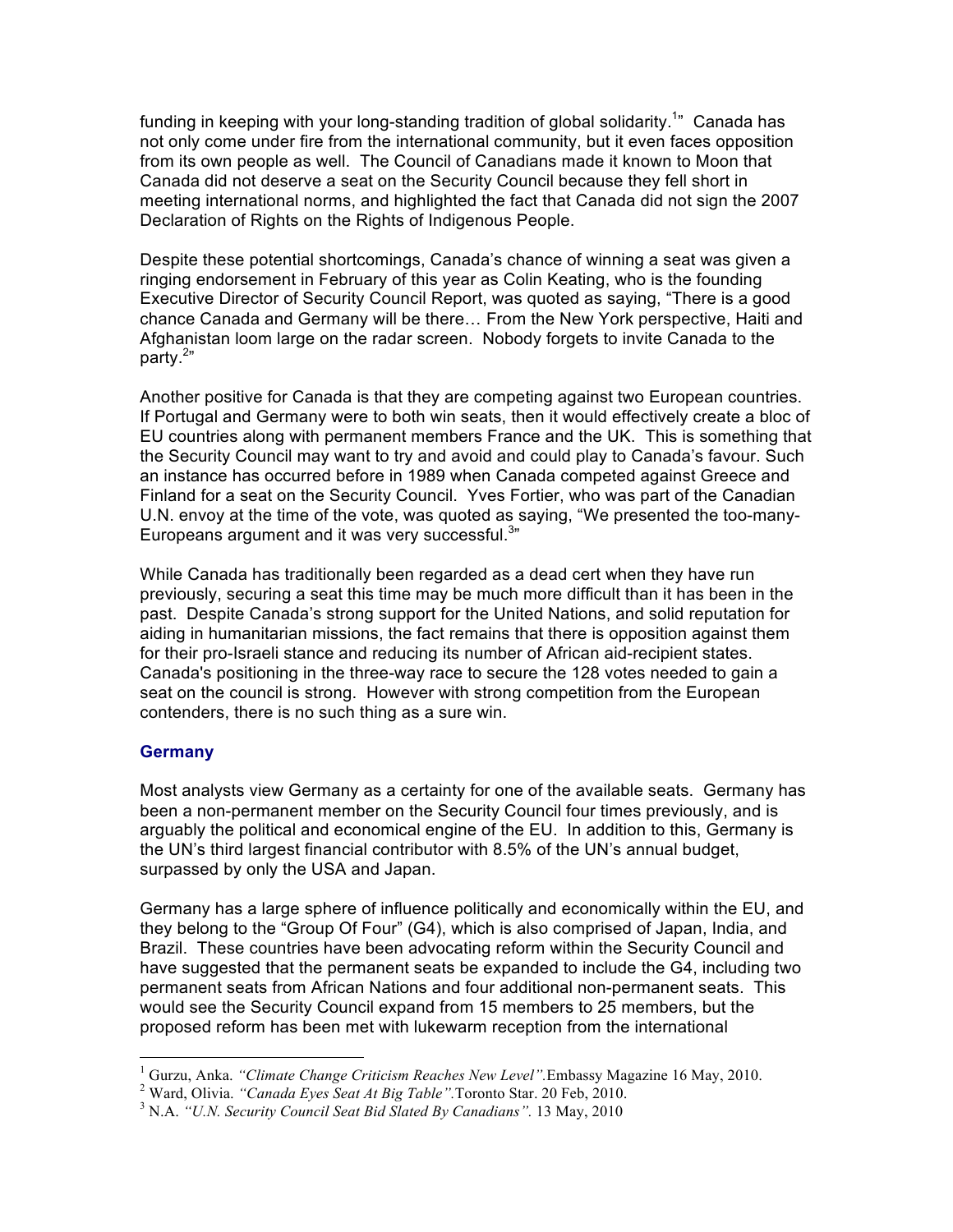community. However, some suggest that Germany should take on a greater global responsibility in the post cold-war world. A major actor in not only European, but also global affairs, Germany has been a staunch advocate for human rights and international diplomacy throughout the world.

Bosold agrees with many of the analysts and believes that Germany will be one of the two countries winning a seat on the Security Council as they have support from the Asian and Middle Eastern states. They are a vital actor in the EU-Middle East relationship, as in March of 2009 Germany participated alongside the P5 (P5+1) to help facilitate discussions with Iran on its nuclear program. Bosold feels that Germany's chances may be enhanced as a result of their relations with the Middle East, saying: "Although Germany clearly has strong ties with Israel, it is seen as a neutral state in the most positive sense of the word." He also feels that Germany's position on Iraq will hold a lot of weight in the minds of the voters as well.

What makes Germany a strong candidate though is their international diplomatic and humanitarian efforts. Germany was a strong advocate for The International Court system, created in The Hague, and they were strong advocates for their desire to acquire a permanent Security Council seat intervention in Darfur while other countries took more of a reactive approach. Germany has also been a major contributor of soldiers and resources in Afghanistan, as well as other peaceful missions in places like Cambodia and Bosnia.

Ultimately though, Germany wants to play a larger role in global security responsibilities and have made clear their desire to acquire a permanent Security Council seat. While most feel Germany will have no problems winning a non-permanent seat, they do face opposition for procuring a permanent one. Italy, the Netherlands, and Spain oppose the idea of Germany having a permanent seat, as they would prefer to see a seat for the whole European Union. In addition to Germany facing opposition from European states, they do not have the full support of the United States either. The United States is more in favour of an overall reform of the Security Council, and has been non-committal regarding Germany's bid, while fully endorsing Japan's bid for permanent membership. Only the UK and France have publicly supported the idea of the G4 joining as a whole. Out of the three candidates, Germany can offer the most to the Security Council. Its diplomatic and international efforts speak volumes about how Germany is actively engaged in U.N. mandated missions. The fact that Germany is actively lobbying for a permanent seat on the Security Council shows they want a greater responsibility in global security affairs and with what Germany can offer, it would be a shock to see them not secure a seat.

### **Portugal**

Portugal is seen by some political observers as the country on the outside looking in regarding the Security Council vote, but a closer look would indicate that this may not be the case. Portugal has held a seat on the Security Council on four separate occasions, most recently from 1997 to 1998. It was during this period that Portugal played a major role in encouraging former Indonesian President B. J. Habibie to recognize East Timor, a former colony of Portugal, as an independent State.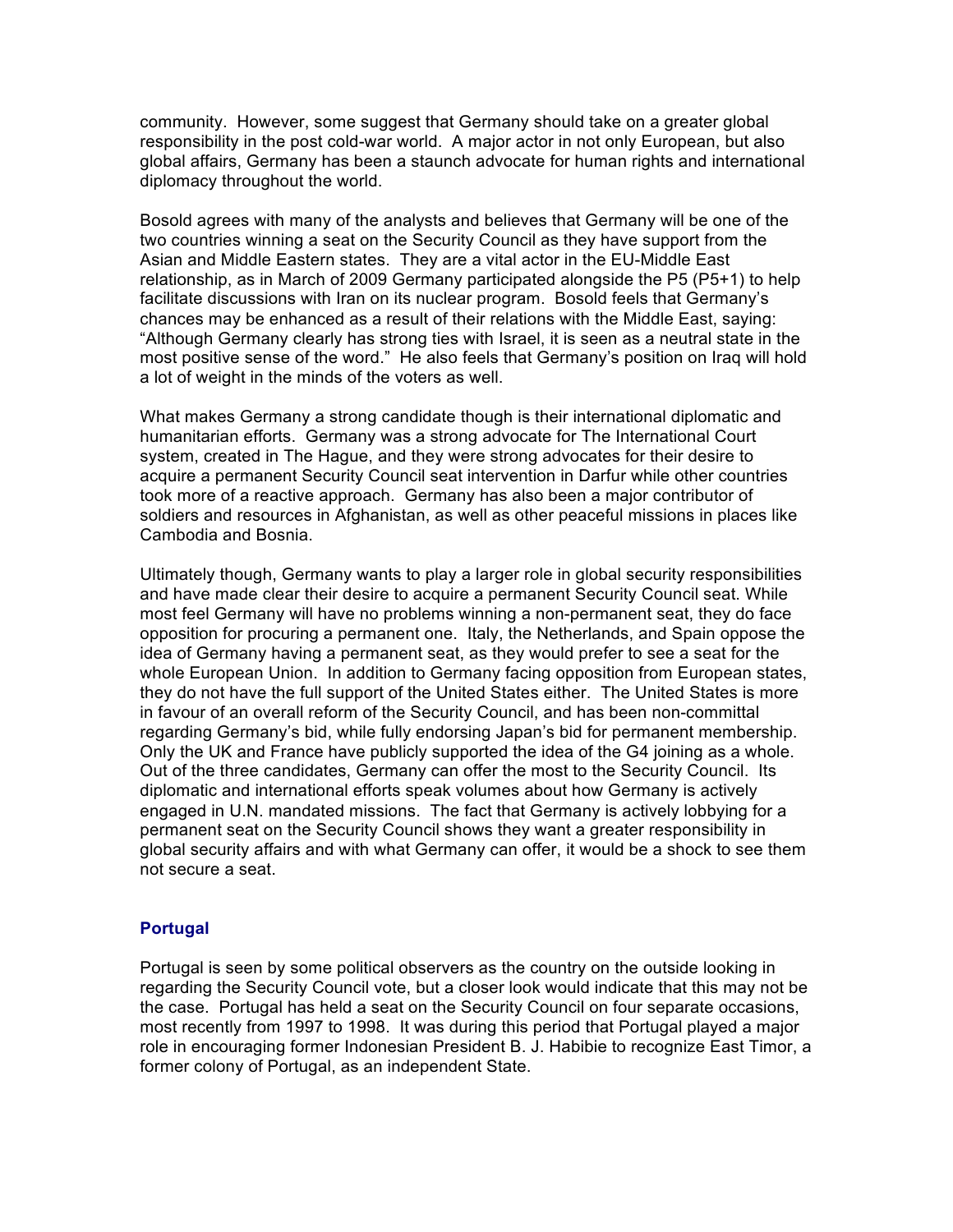Canada will suggest that two European States on the Security Council is not in the best interest, a card they effectively played in the 1989 council vote when they ran against Finland and Greece. Portugal will counter Canada's 'too many Europeans' argument by refining and projecting an image of Portugal as a unique and autonomous state, despite being a member of the EU.

 "The Portuguese Foreign Ministry has repeatedly sought to portray Portugal as a country of universal vocation, trying to decouple its foreign policy from the European block," says Dr. Licinia Simao, who holds a PhD in International Relations, and is a researcher at the Research Unit in Political Science and International Relations at the University of Minho in Braga, Portugal. Simao feels that Portugal has positioned itself as a strong contender and goes on to add that, "Portuguese contacts in Africa, with the Arab countries, with Latin America and in Asia have all been actively developed, so that Portugal can present a truly universal image of itself." Simao feels that by doing this, Portugal can present itself in a light that would offset the "too European" argument. Portugal will also look to the argument that the Security Council should avoid privileging large and wealthy countries such as Germany and Canada.

In terms of foreign policy and applications, Portugal is of the belief that smaller nations should be better represented within the Security Council. They are also involved in many international and regional organizations such as the European Union, Community of Portuguese Speaking Countries, Ibero-American Summit, the OSCE, the Council of Europe, NATO, and the Euro-Med Forum.

Portugal has also been a major contributor towards international peace and security objectives by supporting UN security mandates. Measured by GDP per capita, Portugal is one of the largest contributors to UN Missions, participating in 20 UN peacekeeping missions and contributing more police to UN operations than any other western country. "Portuguese diplomacy has also invested time and effort to be seen in the UN as a dedicated partner, committed to the values of the organization in all areas, and capable of significant contributions, even in complex issues," adds Simao. Portugal has taken on a very proactive role in recent years, in various international affairs, which helps strengthen their case to join the Security Council. Simao further adds, "The foreign ministry has been carefully linking its actions in the international arena to the overarching goal of getting this seat on the Security Council."

Portugal does however face some criticism from the international community as their stance on the 2003 invasion of Iraq may be seen as "circumventing international laws and the United Nations," says Simao. It was during this time that former Prime-Minister Durão Barroso hosted the Azores summit in which the United States obtained the approval of Spain and the United Kingdom to invade Iraq.

The environment could be an influential factor for securing a potential seat, and Portugal has made serious environmental reforms in recent years, which may give them an advantage over Canada, and possibly Germany. Portugal was actively engaged in the Copenhagen summit this past December by agreeing to cut carbon emissions and promote renewable energies. They were also involved in advancing water related issues at the 'Water For Life' conference, sponsored by the UNDP. Simao feels, that in the event of a tight race, environmental issues could make the difference.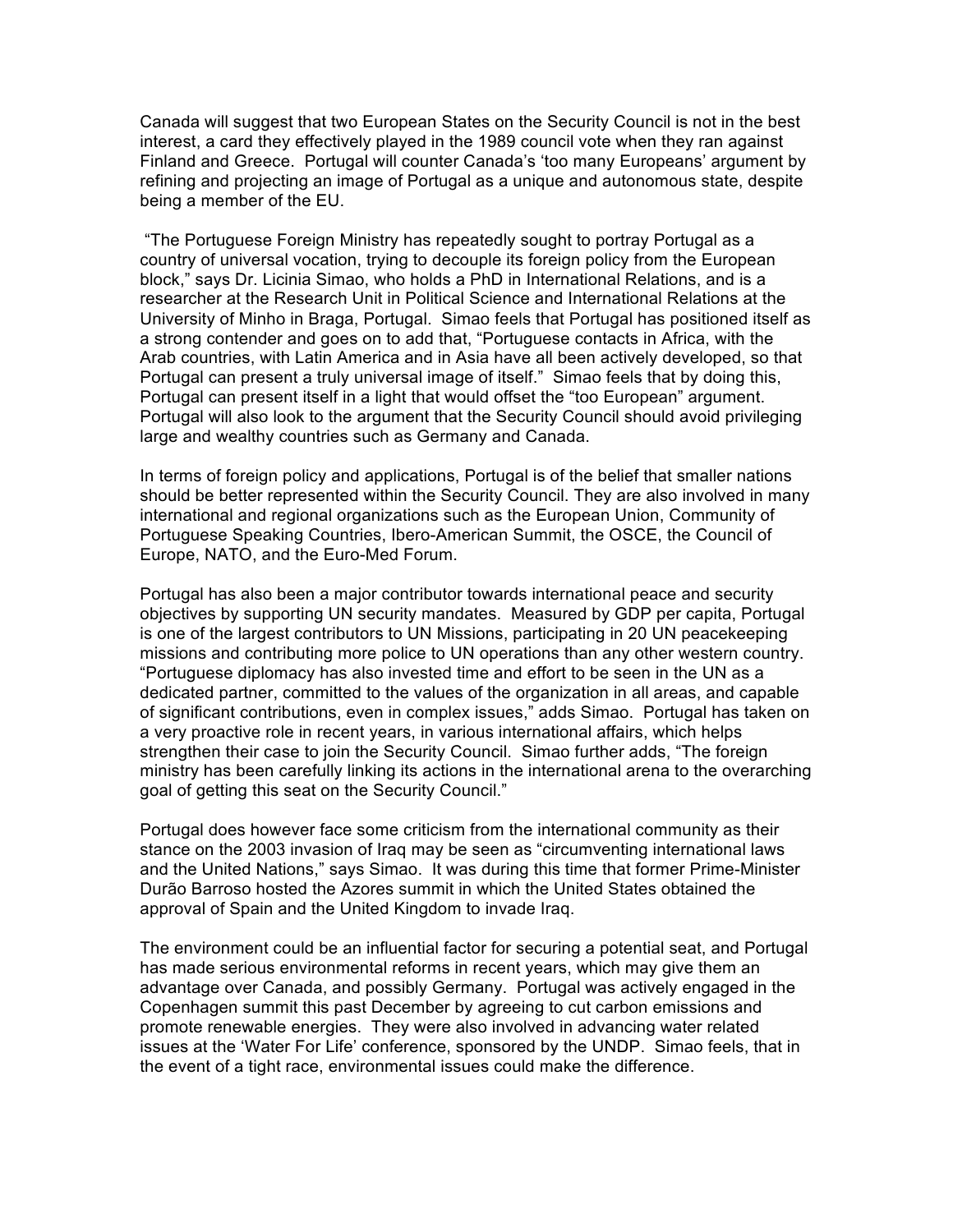Portugal also has strong historic relations with Arab countries, and has made major contributions to the peace efforts in Lebanon. Simao also feels, despite Portugal contributing to the Iraq and Afghan war, by sending small, technical contingents it allowed them to maintain Euro-Atlantic ties, while not ruffling the feathers of their Middle-Eastern counterparts. Portugal also has been a vocal supporter of Turkey's accession to the EU, which should garner them with support from Islamic states.

Is Portugal still an 'outsider' looking in? That remains to be seen, but their foreign policy record and diplomatic efforts cannot be overlooked or understated. Portugal is very eager to take on a larger role in global security affairs, and their contributions of police forces in Afghanistan, along with the 20 UN Peace missions they have been a part of, show that they are committed to working cooperatively with United Nations. Portugal's environmental record and strong relations with Arab and African countries may be enough to help them secure a seat. Most observers feel that it is a two-man race between Portugal and Canada, so it will be an interesting development to see who will secure the final seat.

### **Conclusion**

The upcoming vote will be a very interesting one as it is shaping up to be a two horse race between Portugal and Canada. All three countries have the potential to offer the Security Council different strengths, but attaining a seat ultimately requires a great deal of politicking. In this regard, it's difficult to pick two concrete winners because these actions take place behind closed doors, and each country can offer other country certain things such as trade agreements, or other bilateral deals. Some may suggest that the G20 has overtaken the Security Council in terms of relevance and responsibilities, and others argue that the Council is outdated and is in need of major reform. The fact remains that these seats are still highly coveted and are seen as a way for countries to play a larger responsibility in global security affairs alongside the most important actors (the P5). By taking a larger responsibility in global security affairs, it in essence raises the respective profiles of all non-permanent members in other various international arenas. There are three countries running, but only two seats at the table. Who will be the two sitting, and who will be left standing? We'll find out in September.